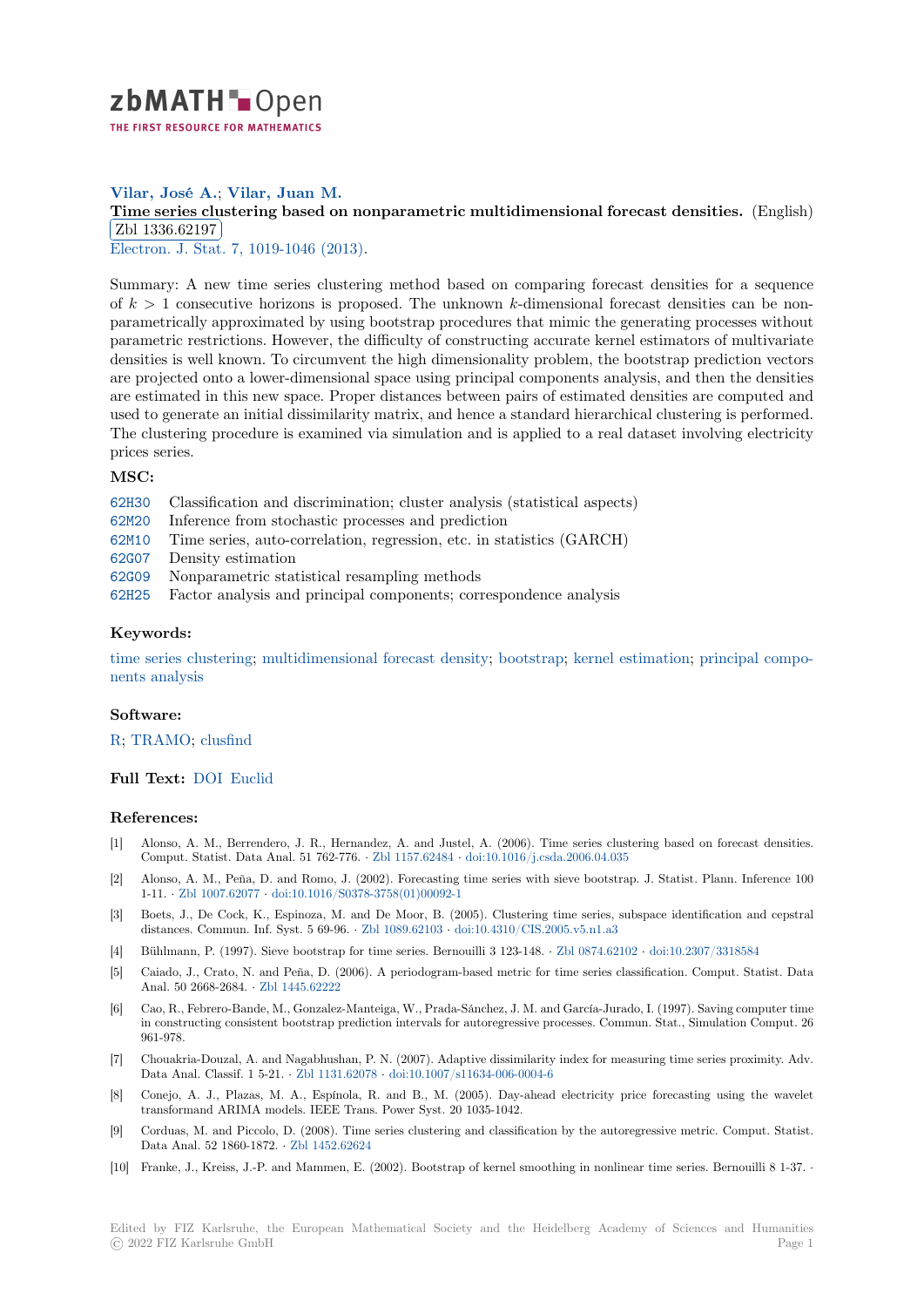Zbl 1006.62038

- [11] Galeano, P. and Peña, D. (2000). Multivariate analysis in vector time series. Resenhas 4 383-403. *·* Zbl 1098.62558
- [12] García-Martos, C., Rodríguez, J. and Sánchez, M. J. (2007). Mixed models for short-run forecasting of electricity prices: Application for the Spanish market. IEEE Trans. Power Syst. 22 544-552.
- [13] [Gavrilov, M., A](https://zbmath.org/1006.62038)nguelov, D., Indyk, P. and Motwani, R. (2000). Mining the stock market (extended abstract): which measure is best? In Proceedings of the sixth ACM SIGKDD International Conference on Knowledge Disc[overy and Data](https://zbmath.org/1098.62558) Mining . KDD'00 487-496. ACM, New York, USA.
- [14] Gómez, V. and Maravall, A. (1996). Programs TRAMO (Times Series Regression with ARIMA noise, Missing observations and Outliers) and SEATS (Signal Extraction in ARIMA Time Series). Instructions for the user. Working paper 9628, Bank of Spain, Madrid.
- [15] Hart, J. D. (1994). Automated Kernel Smoothing of Dependent Data by Using Time Series Cross- Validation. Journal of the Royal Statistical Society. Series B (Methodological) 56 529-542. *·* Zbl 0800.62224
- [16] Hubert, L. and Arabie, P. (1985). Comparing partitions. J. Classification 2 193-218. *·* Zbl 0587.62128
- [17] Jain, A. K. and Dubes, R. C. (1988). Algorithms for clustering data . Prentice-Hall, Inc., Upper Saddle River, NJ, USA. *·* Zbl 0665.62061
- [18] Jolliffe, I. T. (2002). Principal component analysis , second ed. Sp[ringer Series in S](https://zbmath.org/0800.62224)tatistics . Springer-Verlag, New York. *·* Zbl 1011.62064
- [19] Kakizawa, Y., Shumway, R. H. and Taniguchi, M. (1998). Discrimination and clustering for multivariate time series. J. A[mer.](https://zbmath.org/0665.62061) [Statist. Ass](https://zbmath.org/0665.62061)oc. 93 328-340. *·* Zbl 0906.62060 *·* doi:10.2307/2669629
- [20] Kalpakis, K., Gada, D. and Puttagunta, V. (2001). Distance measures for effective clustering of ARIMA time-series[. In](https://zbmath.org/1011.62064) [Proceeding](https://zbmath.org/1011.62064)s 2001 IEEE International Conference on Data Mining (N. Cercone, T. Y. Lin and X. Wu, eds.) 273-280. IEEE Comput. Soc.
- [21] Kaufman, L. and Rousseeuw[, P. J. \(1990\). F](https://zbmath.org/0906.62060)in[ding groups in data:](https://dx.doi.org/10.2307/2669629) An introduction to cluster analysis . John Wiley and Sons, New York. *·* Zbl 1345.62009
- [22] Kim, C.-I., Yu, I.-K. and Song, Y. H. (2002). Prediction of system marginal price of electricity using wavelet transform analysis. Energy Conv. Manag. 43 1839 - 1851.
- [23] Kovačić, Z. J. (1998). Classification of time series with applications to the leading indicator selection. In Data science, classification[, and related m](https://zbmath.org/1345.62009)ethods. Proceedings of the fifth Conference of the International Federation of Classification Societies (IFCS-96), Kobe, Japan, March 27-30, 1996 204-207. Springer.
- [24] Liao, T. W. (2005). Clustering of time series data: a survey. Pattern Recognition 38 1857-1874. *·* Zbl 1077.68803 *·* doi:10.1016/j.patcog.2005.01.025
- [25] Maharaj, E. A. (1996). A significance test for classifying ARMA models. J. Statist. Comput. Simulation 54 305-331. *·* Zbl 0899.62116 *·* doi:10.1080/00949659608811737
- [26] Maharaj, E. A. (2002). Comparison of non-stationary time series in the frequency domain. Comput. Statist. Data Anal. 40 131-141. *·* Zbl 0990.62078 *·* doi:10.1016/S0167-9473(01)00100-1
- [27] Mardia, K. V. (1978). Some properties of classical multi-dimensional scaling. Comm. Statist. A-Theory Methods 7 1233-1[241.](https://zbmath.org/0899.62116) *·* [Zbl 0403.6](https://zbmath.org/0899.62116)2033 *·* [doi:10.1080/0361092780882](https://dx.doi.org/10.1080/00949659608811737)7707
- [28] Pértega, S. and Vilar, J. A. (2010). Comparing Several Parametric and Nonparametric Approaches to Time Series Clustering: A Simulat[ion Study. J. Cl](https://zbmath.org/0990.62078)a[ssification 27 333-362.](https://dx.doi.org/10.1016/S0167-9473(01)00100-1) *·* Zbl 1337.62137
- [29] Piccolo, D. (1990). A distance measure for classifying ARIMA models. J. Time Series Anal. 11 153-164. *·* Zbl 0691.62083 *·* d[oi:10.1111/j.146](https://zbmath.org/0403.62033)7[-9892.1990.tb00048.x](https://dx.doi.org/10.1080/03610927808827707)
- [30] Rand, W. M. (1971). Objective Criteria for the Evaluation of Clustering Methods. J. Amer. Statist. Assoc. 66 846-850.
- [31] Samé, A., Chamroukhi, F., Govaert, G. and Akni[n, P. \(2011\). Mo](https://zbmath.org/1337.62137)del-based clustering and segmentation of time series with changes in regime. Adv. Data Anal. Classif. 5 301-321. *·* Zbl 1274.62427
- [32] [Struzik, Z. R. and Siebes, A. \(1999\). T](https://dx.doi.org/10.1111/j.1467-9892.1990.tb00048.x)he Haar wavelet in the time series similarity paradigm. In Principles of Data Mining and Knowledge Discovery. Proceedings of the third European Conference, PKDD'99, Prague, Czech Republic, September 15-18, 1999 12-22. Springer.
- [33] R Core Team (2012). R: A Language and Environment [for Statistical C](https://zbmath.org/1274.62427)omputing R Foundation for Statistical Computing, Vienna, Austria ISBN 3-900051-07-0.
- [34] Vilar, J. A., Alonso, A. M. and Vilar, J. M. (2010). Non-linear time series clustering based on non-parametric forecast densities. Comput. Statist. Data Anal. 54 2850-2865. *·* Zbl 1284.62575
- [35] Vilar, J. A. and Pértega, S. (2004). Discriminant and cluster analysis for Gaussian stationary processes: local linear fitting approach. J. Nonparametr. Stat. 16 443-462. *·* Zbl 1076.62063 *·* doi:10.1080/10485250410001656453
- [36] Vilar, J. M., Cao, R. and Aneiros, G. (2012). Forecasting next-day electricity demand and price using nonparametric functional methods. Int. J. Electr. Power Energy Syst. [39 48-55.](https://zbmath.org/1284.62575)
- [37] Vilar, J. M., Vilar, J. A. and Pértega, S. (2009). Classifying Time Series Data: A Nonparametric Approach. J. Classification 26 3-28. *·* Zbl 1276.62042
- [38] Wand, M. P. and Jones, M. C. (1994). Multivariate plug-in bandwidth selection. Comput. Statist. 9 97-116. *·* Zbl 0937.62055
- [39] Weron, R. (2006). Modeling and Forecasting Electricity Loads and Prices: A Statistical Approach . HSC Books . Hugo Steinhaus Center, Wroclaw University of Technology.

This referenceli[st is based on in](https://zbmath.org/1276.62042)formation provided by the publisher or from digital mathematics libraries. Its items are heuristically